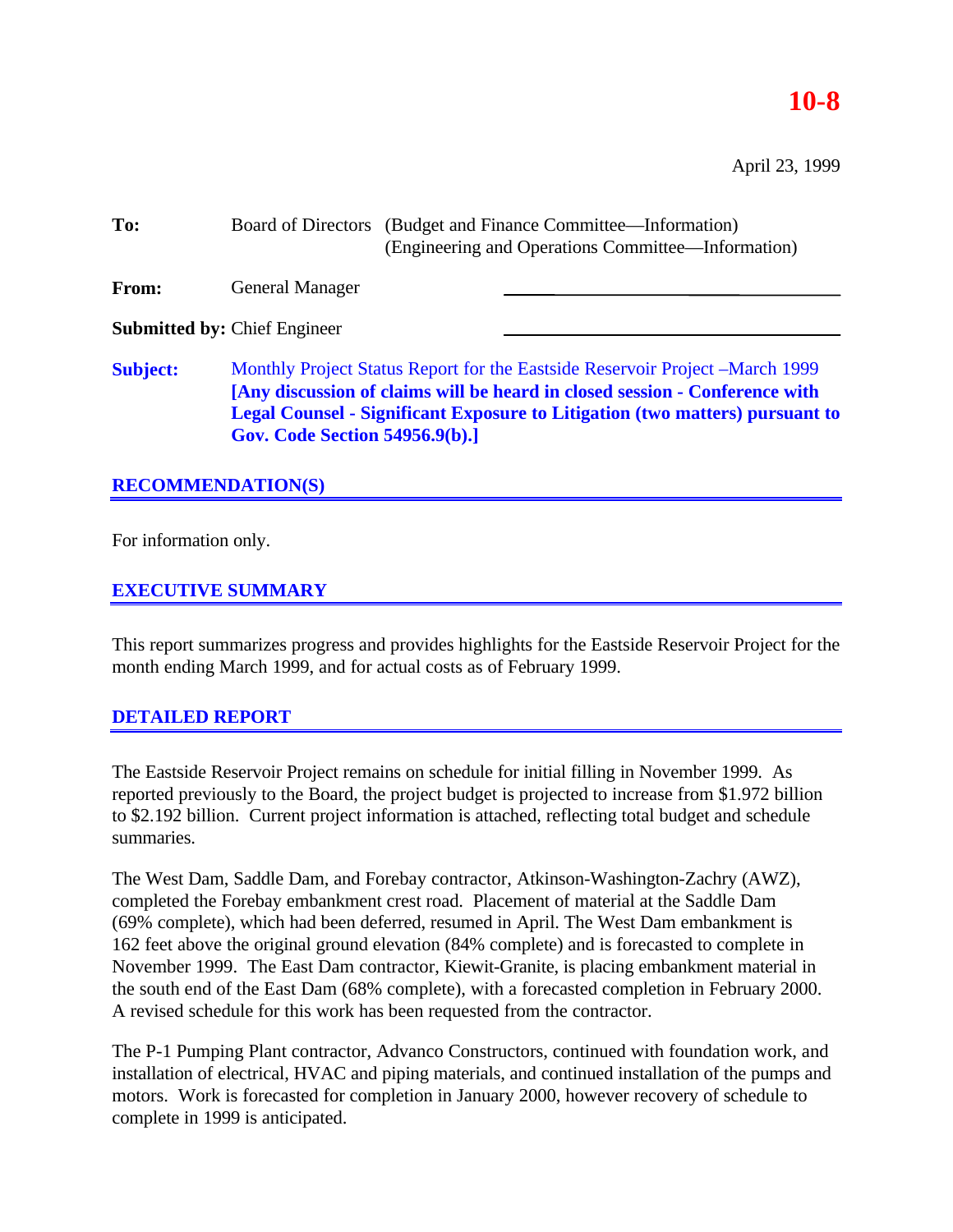AWZ, the Inlet/Outlet Tower contractor, began work on the bridge abutment, and continued with placement of structural concrete and mass concrete. Work is forecasted to complete in January 2000. The Inland Feeder Pressure Control Structure contractor, Advanco Constructors, continues to perform work ahead of schedule and is forecasted to complete in October 1999.

The Secondary Inlet contractor, J. F. Shea Co., Inc., continued with the installation of the steel liners in the north tunnel and completed encasement of the liners in the south tunnel. Work is forecasted to complete in September 1999. The North Rim contractor, J. F. Shea Co., Inc., completed excavation of the tunnels and is forecasted to complete by December 1999.

The West Dam Earthwork contractor was given the Notice to Proceed during this period. The contractor for this project is Ford Construction Company, Inc.

Remaining contracts to be awarded are for the High Water Road (North and South), Signal Spillway, Fencing, Site Completion, Borrow Area Backfill, Tank Saddle Cut-off Wall, Scott Road Extension, Highway 79 Improvements, State Street Improvements, and Recreation Facilities.

### **CONTINGENCY REPORT**

This month, the P-1 Pumping Facility construction costs forecast increased (\$6.2 million) due to the contractors request for additional monies associated with extra work items. The West and East Dams construction cost forecast decreased (\$4.6 million) due to deletion of pending changes. Additionally, there were other miscellaneous changes which produced a net decrease (\$0.2 million) in forecasted costs. Therefore, the contingency this month decreased by \$1.4 million, from \$54.4 million to \$53.0 million.

DGM/kv/hjg

**Attachment 10-8A**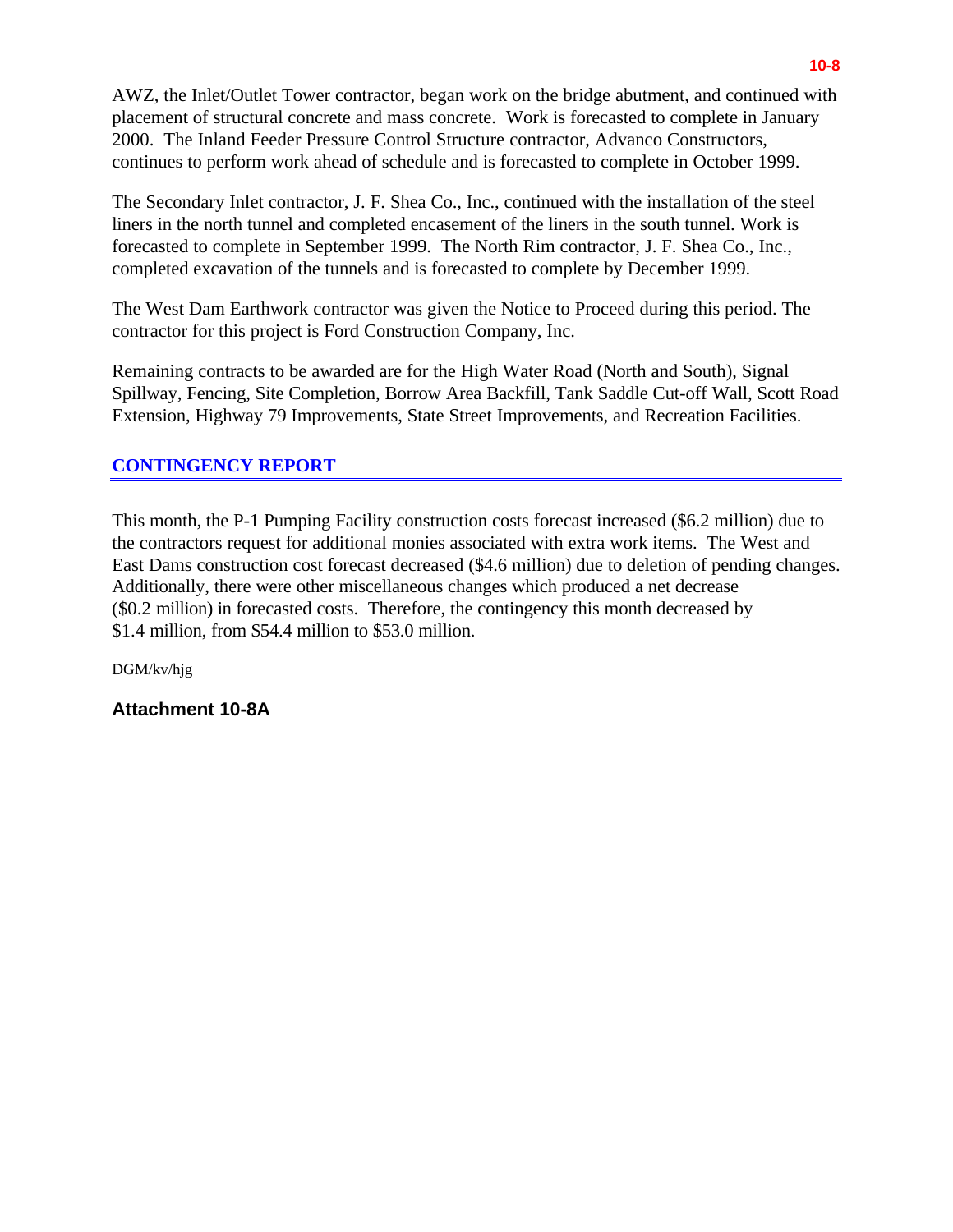**Attachment 10-8A**

Attachment for 10-8 Engineering Division April 23, 1999

# **Financial Summary**



## **Project Cash Flow**